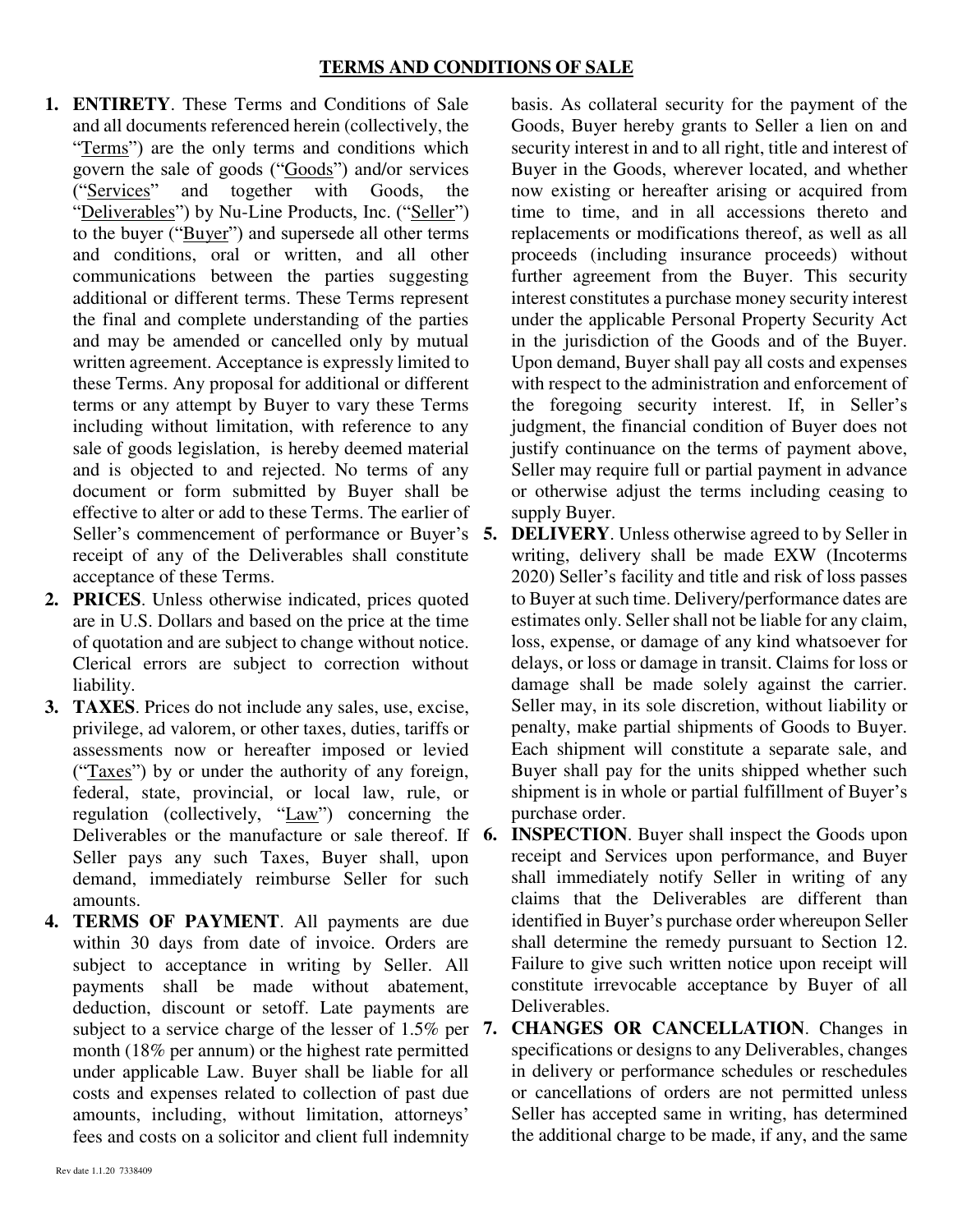has been paid by the Buyer. Once ordered, deliverables that are made to order, discontinued or custom products ("Special Order Goods") may not be any purchase orders or releases thereunder, or terminate any agreement relating to purchase of Seller's Deliverables, upon 10 days' notice to Buyer.

- **8. RETURNS**. Goods may not be returned without prior written authorization of Seller and compliance with Seller's return policies and procedures then in effect.
- **9. STORAGE**. In the absence of agreed shipping dates, Seller may invoice Buyer and ship the Deliverables once they are ready for shipment. If, because of Buyer's inability to take delivery on a mutually agreed delivery date, the Deliverables are not shipped, stopped in transit or returned, Seller may store them for Buyer at Buyer's expense and risk and risk of loss shall pass to Buyer when the Deliverables are placed in storage and such date shall constitute the date of shipment for purposes of beginning the warranty and payment periods.
- **10. SERVICE TERMS**. (a) Services will be provided at Seller's then current service rates; (b) If the site is not prepared for the Services upon Seller's arrival, Seller may charge a service fee and for any delay and/or travel time; (c) Buyer shall provide Seller with advance notice of any rules, requirements and Laws; (d) Seller may refuse, without any liability, to provide Services and to allow Seller service personnel to suspend Services or vacate any site where, in Seller's opinion, provision of Services would pose a risk to the safety of any person. In such event, Buyer is responsible for payment of any delay and/or travel time at Seller's regular service rates; (e) Buyer is solely liable for all damages or injuries caused or contributed to by Buyer that may occur; and (f) if applicable, Buyer must provide at least 24 hours' notice of cancellation of any Service order. If Buyer cancels with less than 24 hours' notice, Buyer is such cancellation.
- **11. INSURANCE**. Buyer shall, at its own expense, maintain and carry insurance in full force and effect which includes, but is not limited to, commercial general liability (including product liability) in a sum no less than \$2 million with insurance carriers having an AM Best rating of "A- VII" or better. Upon Seller's request, Buyer shall provide Seller with a certificate of insurance from Buyer's insurer evidencing the insurance coverage specified in these Terms. Buyer shall provide Seller with 30 days' advance written notice in the event of a cancellation or material change in Buyer's insurance policy.

Except where prohibited by law, Buyer shall require its insurer to waive all rights of subrogation against Seller's insurers and Seller.

- cancelled by Buyer. Seller reserves the right to cancel **12. LIMITED WARRANTIES**. Unless otherwise provided by Seller in its written warranty, Seller warrants that (i) Goods designed and manufactured by Seller will be free from defects in material and workmanship for a period of 12 months after shipment; and (ii) Services will be performed in a timely and competent manner in accordance with industry standards. THESE ARE SELLER'S ONLY WARRANTIES. SELLER DISCLAIMS ALL OTHER EXPRESS OR IMPLIED WARRANTIES, INCLUDING, WITHOUT LIMITATION, THE IMPLIED WARRANTIES OF MERCHANTABILITY, NON-INFRINGEMENT AND FITNESS FOR A PARTICULAR PURPOSE. If during the warranty period, Buyer notifies Seller in writing that the Deliverables are not in conformity with the warranty and Seller agrees, after Seller's inspection (at its option), then: (a) for Goods, Seller will repair, replace or refund the total amount received by Seller therefor, at its sole option, provided Buyer returns such Goods to Seller's plant for inspection; and (b) for Services, Buyer's sole remedy is for Seller, at its sole option, to re-perform the Services or credit Buyer's account therefor. These shall be Buyer's exclusive remedies for Seller's liability. Any claims not made during the warranty period are deemed waived. Seller's warranty does not attach to Deliverables or parts not manufactured by Seller. Any contract created between Seller and Buyer is subject to the specific conditions that (a) Seller is not obligated to provide insurance or indemnify Buyer, and (b) there are no flow-downs from any person or entity including the federal government that become part of the contract. Upon the occurrence of any event described in Section  $14(e)(i)$ -(vi) without the prior written consent of Seller, this warranty shall be void.
- responsible for any costs incurred by Seller caused by **13. LIMITATION OF LIABILITY**. SELLER SHALL NOT BE LIABLE TO BUYER OR ANY OTHER PERSON OR ENTITY FOR ANY INCIDENTAL, CONSEQUENTIAL, EXEMPLARY, PUNITIVE OR SPECIAL DAMAGES OR ANY OTHER LOSSES, DAMAGES OR EXPENSES WHETHER ARISING OUT OF BREACH OF CONTRACT, TORT (INCLUDING NEGLIGENCE) OR OTHERWISE, REGARDLESS OF WHETHER SUCH DAMAGES WERE FORESEEABLE AND WHETHER OR NOT SELLER HAS BEEN ADVISED OF THE POSSIBILITY OF SUCH DAMAGES, AND NOTWITHSTANDING THE FAILURE OF ANY AGREED OR OTHER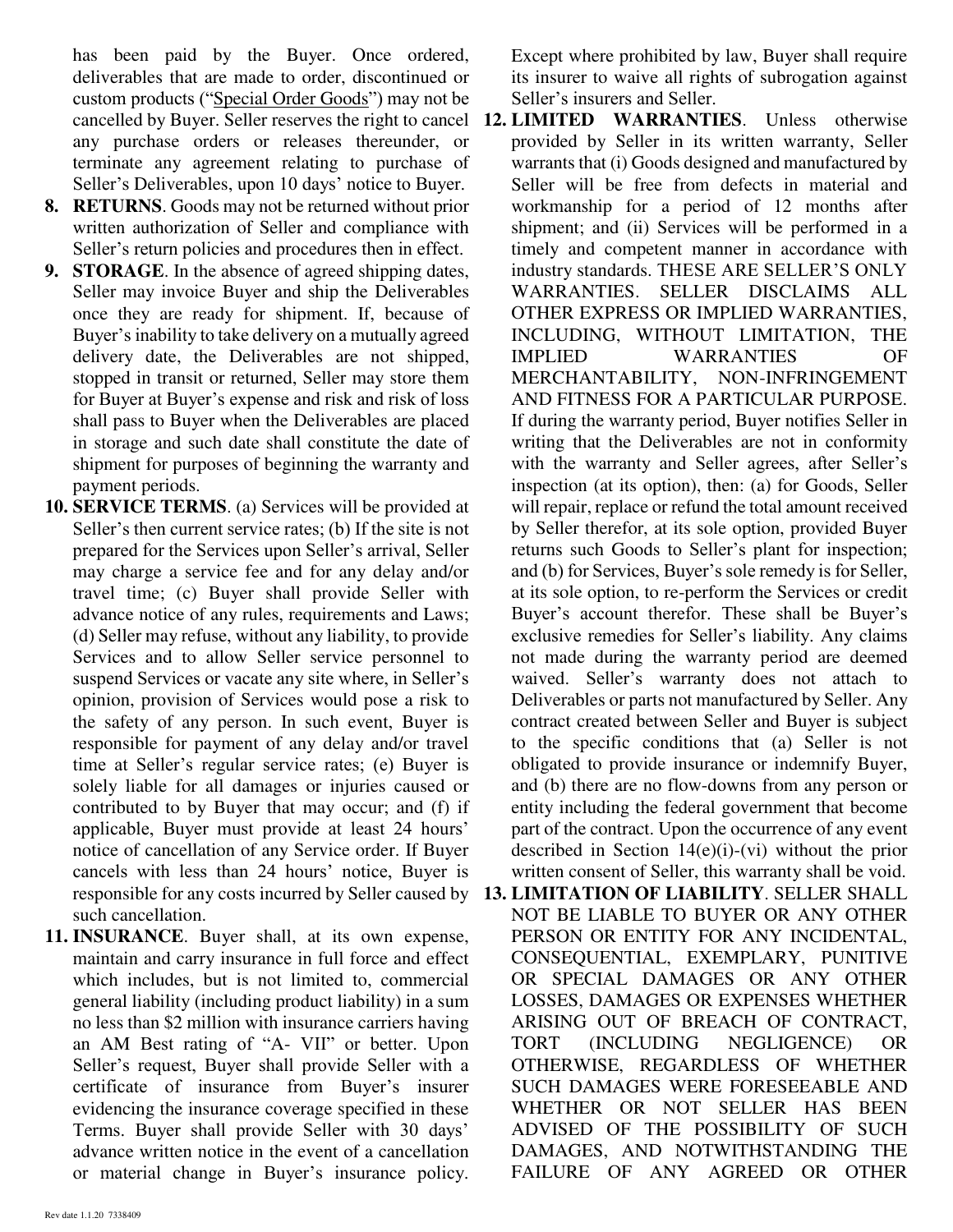REMEDY OF ITS ESSENTIAL PURPOSE. IN NO EVENT SHALL SELLER BE LIABLE FOR ANY AMOUNT IN EXCESS OF THE PRICE RECEIVED BY SELLER FOR THE DELIVERABLES WITH RESPECT TO WHICH SUCH LIABILITY IS CLAIMED.

- **14. INDEMNIFICATION**. Buyer shall defend, indemnify and hold Seller, its affiliates and their respective officers, directors, members, managers, representatives, agents and employees harmless from and against all claims, suits, demands, losses, liabilities, damages (including injury and death) and (collectively, "Losses"), arising out of or relating to: (a) Buyer's or its agents provided specifications, design, structure, operation, material or method of making Deliverables ("Buyer's Specifications"), including without limitation, any resulting violation of intellectual property or proprietary rights; (b) Buyer's use, misuse or disposal of Deliverables or materials; (c) Buyer's non-compliance with any Law; (d) breach of these Terms by Buyer; and (e) Deliverables subjected to: (i) improper installation or storage; (ii) accident, damage, abuse or misuse; (iii) abnormal operating conditions or applications; (iv) operating conditions or applications above the rated capacity of the Deliverables; (v) repairs or modifications made to all or part of the Deliverables without the prior written consent of Seller; or (vi) a use or application other than or varying in any degree from the specifications and Seller's instructions.
- **15. PATENTS**. Provided Buyer has made all payments due Seller, Seller shall defend any suit brought against infringe any Canadian patent issued as of the date of Seller's quotation and shall pay any damages and costs finally awarded therein against Buyer, provided that Seller is notified promptly in writing of such suit and is given full authority, information and assistance by Buyer to defend or settle the suit. Notwithstanding anything to the contrary, Seller will have no liability to the extent that the suit is based upon: (i) modifications to any item made by or on behalf of the Buyer in a manner that causes the infringement; (ii) use of any item in combination with the Deliverables that causes the infringement; (iii) the failure of the Buyer to use corrections or enhancements to the Deliverables that are made available by Seller; (iv) Buyer's Specifications; (v) Buyer's distribution, marketing or use for the benefit of third parties of the Deliverables; or (vi) use not authorized under these Terms. If the Deliverables or any part thereof are deemed to infringe any such patent, Seller shall, at its

expense and sole option either: (a) procure for Buyer the right to continue using said Deliverables or part; (b) replace them with non-infringing Deliverables or parts; (c) modify them so they become non-infringing; or (d) remove them and refund the purchase price for them depreciated over no more than 3 years.

- **16. TOOLING**. Unless otherwise agreed to in writing, in no event shall Buyer have any interest in any tools, jigs, dies, patterns, etc. (collectively, "Tooling") which is made or obtained for the production of the Deliverables. Such Tooling shall remain the property of Seller.
- expenses (including reasonable attorneys' fees) **17. CONFIDENTIALITY**. All non-public or proprietary information of Seller, including all IP, quotations and pricing information, is confidential, solely for the use in performing hereunder and may not be disclosed, used or copied unless authorized by Seller in writing.
	- **18. INTELLECTUAL PROPERTY**. All drawings, know-how, designs, specifications, inventions, devices, developments, processes, copyrights, trademarks, patents and applications therefor, and other information or intellectual property disclosed or otherwise provided to Buyer by Seller and all rights therein (collectively, " $\underline{IP}$ ") are and will remain the property of Seller. Buyer shall have no claim to, nor ownership interest in, any IP and such information, in whatever form and any copies thereof, shall be promptly returned to Seller upon written request from Seller. Buyer acknowledges that no license or rights of any sort are granted to Buyer hereunder in respect of any IP, other than the limited right to use the Deliverables purchased from Seller.
- Buyer based upon a claim that the Deliverables **19. EXPORT COMPLIANCE**. Any items provided by Seller are controlled by the Government of Canada and authorized for export only to the country of ultimate destination for use by the ultimate consignee or end-user(s) herein identified. They may not be resold, transferred, or otherwise disposed of, to any other country or to any person other than the authorized ultimate consignee or end-user(s), either in their original form or after being incorporated into other items, without first obtaining approval from the Government of Canada or as otherwise authorized by the federal laws and regulations of Canada.
	- **20. FORCE MAJEURE**. Seller shall not be liable for any delay in or failure to perform due to any event or contingency beyond its reasonable control (an event of "Force Majeure"), including acts of God, epidemics, acts of war whether declared or undeclared, blockades, labor disputes (whether of Seller's employees or the employees of others), raw material shortages and material increases in costs of